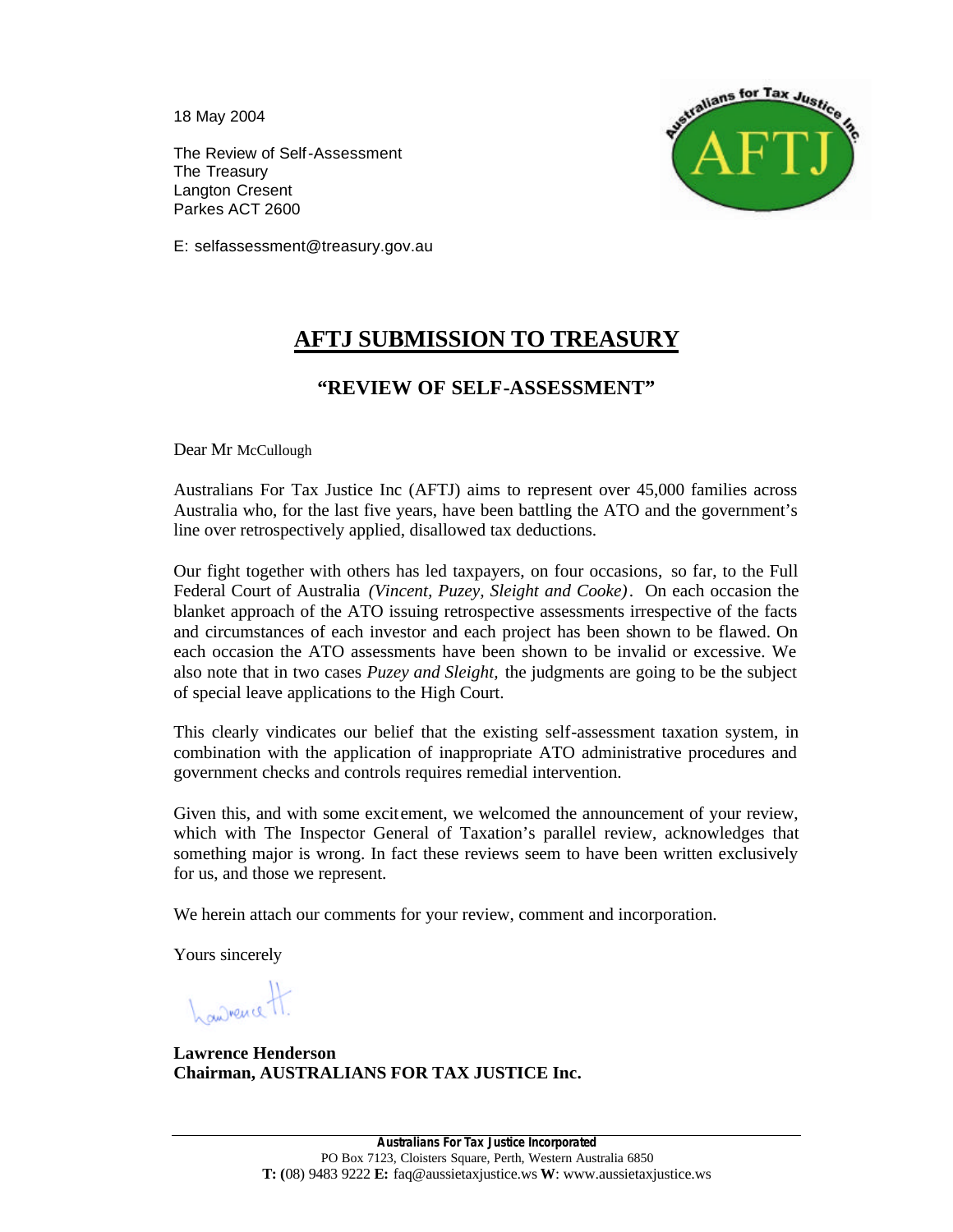

### **SELF-ASSESSMENT REVIEW**

#### **Introduction**

This submission from the Australians For Tax Justice (AFTJ) will focus on the way in which the ATO has conducted itself in its retrospective attack on about 45,000 working Australians.

We maintain that this is the worst example of tax administration under self assessment (or before it) and because of this gives us a clear view of how the ATO sees the responsibilities of itself and taxpayers under the self assessment system.

Because of the campaign waged by the ATO we maintain that there has to be fundamental change to self-assessment flowing from this attack.

We want your committee to bring down a report that embraces our recommendations. If it does this it will be a landmark report in tax administration.

On the other hand if we get a report that basically exonerates the appalling behaviour of the ATO and makes a few cosmetic recommendations the report will sink without trace like so many others.

#### **Background**

The move to a self-assessment system was premised on some basic assumptions by the parliament. The legislators would have believed these things.

- Most Australians are honest in their financial dealings including telling the truth when filing their tax returns.
- The ATO would conduct its activities competently and fairly. If the ATO were to have a concern over areas such as claims by taxpayers with which the ATO had a disagreement that they would act expeditiously.
- That the ATO would educate Australian taxpayers on their rights and responsibilities under self-assessment.
- That as long as taxpayers took all reasonable care when filing their tax returns and told the truth they would not be at risk of the severe penalties and interest reserved for a taxpayer committing fraud.
- That the ATO would act as a model litigant as it is required to do under instruction from the Attorney General's office.

We maintain that taxpayers who were attacked by the ATO did fulfill their responsibilities under self-assessment and the ATO did not.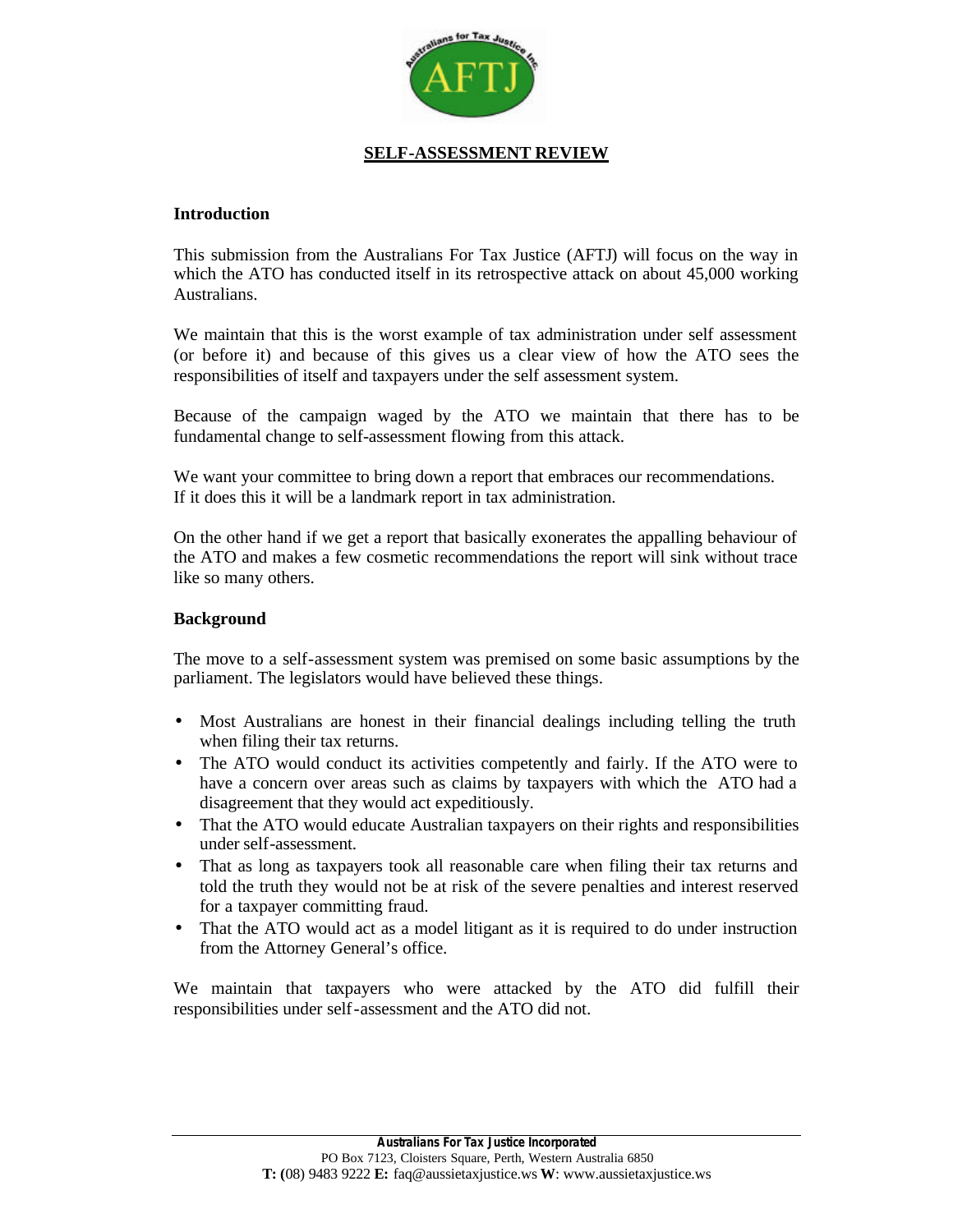## **Features of the ATO campaign**

As background to our recommendations we believe these facts to be true.

## **The Managed Investments Industry**

- Managed investments have been around for over 20 years and continue to be offered to the public. Evidence tendered to the Senate Committee showed projects as far back as 1980.
- The vast majority of projects were genuine businesses, which were designed to reward investors and promoters. The federal courts have overwhelmingly accepted this to be true in the judgements they have handed down.
- Project managers and promoters advertised their projects widely in the print media and in some cases the electronic media.
- Because of inaction by the ATO the number of projects on the market expanded rapidly and the quality of many of them from an investor point of view fell dramatically.
- In 1998 the ATO changed its procedures to a product ruling system. It should have drawn a line in the sand at this time.

## **The Taxpayer**

- Was, in the main, approached to invest by an ASIC registered financial planner or an Accountant to purchase an interest in an investment.
- The prospectus was registered with ASIC and had a tax opinion from a tax lawyer or one of the first tier accounting firms and in some cases promoters sought a second opinion.
- Told the truth when filling out their tax returns once again with their accountant.

## **The ATO**

- Admitted to the Senate inquiry that they had concerns in 1990 or before, but did nothing.
- Gave at least seven private rulings saying that the arrangement which would form the basis of their subsequent attack were within the law.
- Processed tens of thousands of 221D pay variation forms where the reason for variatio n was clearly stated.
- Many witnesses to the Senate inquiry and written submissions to the committee stated that officers of the ATO gave verbal approval for people to invest when they rang them for advice.
- Conducted audits on taxpayers approving their deductions in a managed investment only to disallow the deductions in its retrospective campaign.
- Stated to the Senate committee that where ATO actions would lead taxpayers to believe that the ATO approved of a certain practice and the ATO changed its mind that the ATO would draw a line in the sand.
- Has still not properly educated Australians about their responsibilities under the selfassessment system. Its biggest education campaign has been the attack on 45,000 Australians who took professional advice and told the truth.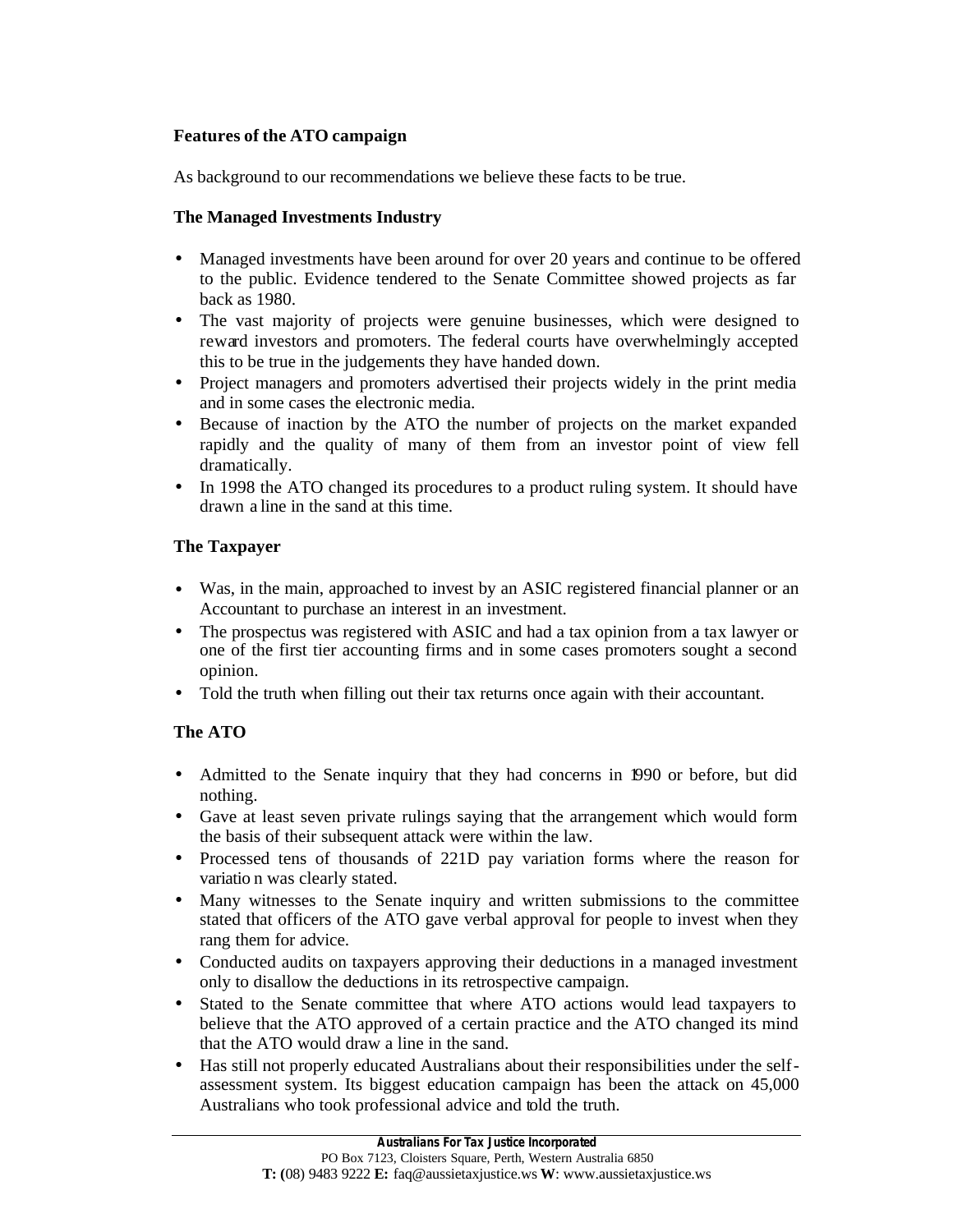- Has not acted as a model litigant. The ATO under its test case funding budget is required to clarify the law where doubt exists. To date the ATO has funded one case which it chose before a single judge on a non representative research and development project and then used this single decision as the justification for its non negotiable settlement offer to tens of thousands of investors. When taxpayer funded cases have gone against the ATO they have always stated that the decision only applies to the person who took the matter to court or it has little relevance. The ATO far from seeking to clarify the law has done exactly the opposite. It has consistently refused to fund test cases leaving investors to fund cases that have shown that the reasons given by the ATO to deny deductions for investors are not universally accepted by the courts. Indeed a summation of the judgements comes down on the side of the taxpayer. By taking the position that judgements favourable to the taxpayer have limited application, the ATO is making rules that are totally unfair on taxpayers, as they would have to mount individual federal court cases. This is clearly cost prohibitive. We refer you to an article in the Financial Review on the  $7<sup>th</sup>$  May 2004, which confirms our views on the selective manner in which the ATO applies judicial precedent.
- The ATO has not treated taxpayers on their individual circumstances as required by the Taxpayers Charter of Rights. Even an internal ATO document, which was produced prior to the ATO attack, recommended against the action they subsequently took because of this fact. The document also said that there were good commercial reasons for the use of limited recourse round robin loans. The ATO did not heed its own advice.
- The ATO do not have the resources to administer the mess they have created. After nearly two years many investors who were bullied into settling have not received any correspondence from the ATO.

### **Comment**

It is obvious to anyone who has an interest in tax administration that the ATO should never have mounted this campaign. There can be no doubt that it is revenue driven, has little legal support for its position and is being sustained only to save the reputations of the officers within the ATO who made the decision to implement it.

If you believe, as we do, that these facts are correct then your recommendations must ensure that this disastrous campaign can never be repeated. And further that the existing problems can be solved.

#### **Our recommendations**

- 1. Where the ATO seeks to disallow deductions en masse to groups of taxpayers it is the ATO who must fund any case before the courts to clarify the law before it issues amended assessments. The ATO has to accept the responsibility of getting it right and to make them prove their allegations rather than the taxpayer having to disprove them would do this.
- 2. That a committee of at least ten people competent in tax law and administration be set up completely independently of the ATO to adjudicate on test case funding and Part IV matters. The ATO would have to prove its case and the taxpayer would be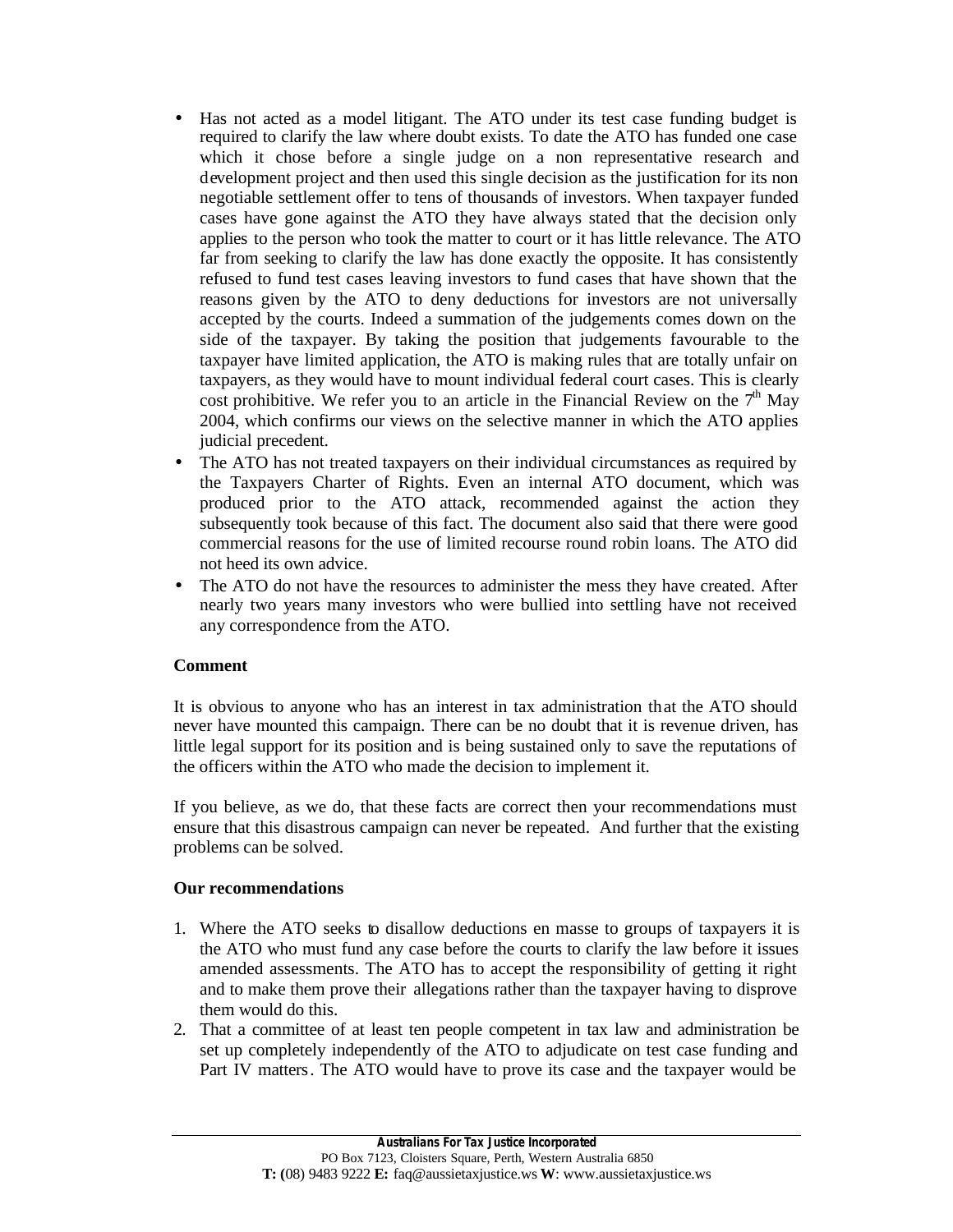allowed to be represented before the committee. The committee's decision would be binding with both parties reserving their rights to have their day in court.

- 3. That the ATO be required to act as a model litigant by having an independent audit from a competent external legal body every year.
- 4. That the ATO be required to treat each taxpayer according to their individual circumstances and not be subject to a one size fits all approach which has been dismissed by the courts and even the ATO as it loses cases in the federal court. We maintain that the ATO must be required to go back and allow each of the 45,000 people it has attacked to have their cases treated individually. NOTE: if you accepted this common sense and completely justifiable recommendation you would end this sorry episode in tax maladministration tomorrow. As the ATO internal document recommended this was the minimum standard the ATO should have applied at the start. The only reason they stripped individuals of their rights was administrative efficiency. It was administration by mail merge where all the documents were the same and only the name changed regardless of the project or the individual motives of the taxpayer.
- 5. That the ATO be required to educate Australians on how the self-assessment system works.

#### **Conclusion**

It is clear from the facts behind the campaign waged by the ATO that they have exceeded the spirit and the intentions of the legislators in passing the self-assessment in to law.

We maintain that the investor, in the main, did all that was required of him in fulfilling his duties under self-assessment. He took advice from a professionally registered person, acted on tax advice prepared by a professional and told the truth.

The ATO by contrast disregarded its own advice not to retrospectively take the action it did.

There was never any communication with investors about the 1990 concerns. The ATO had a duty of care on this matter and completely failed it.

The ATO has not tried to clarify the law as it is required to do. It has used the Senate committee recommendations, selectively, to justify its offer to investors to settle where the amount is dispute was never included in the take it or leave it document.

We would like to conclude with two observations.

Firstly the ATO has branded its attack under the umbrella of "aggressive" tax planning. The last time we checked the law this was not illegal. We believe that the ATO has embarked on aggressive tax collection because it didn't have to justify its actions. This aggressive tax collecting has cost lives, caused marital breakdowns, bankruptcies and significant economic damage to rural Australia.